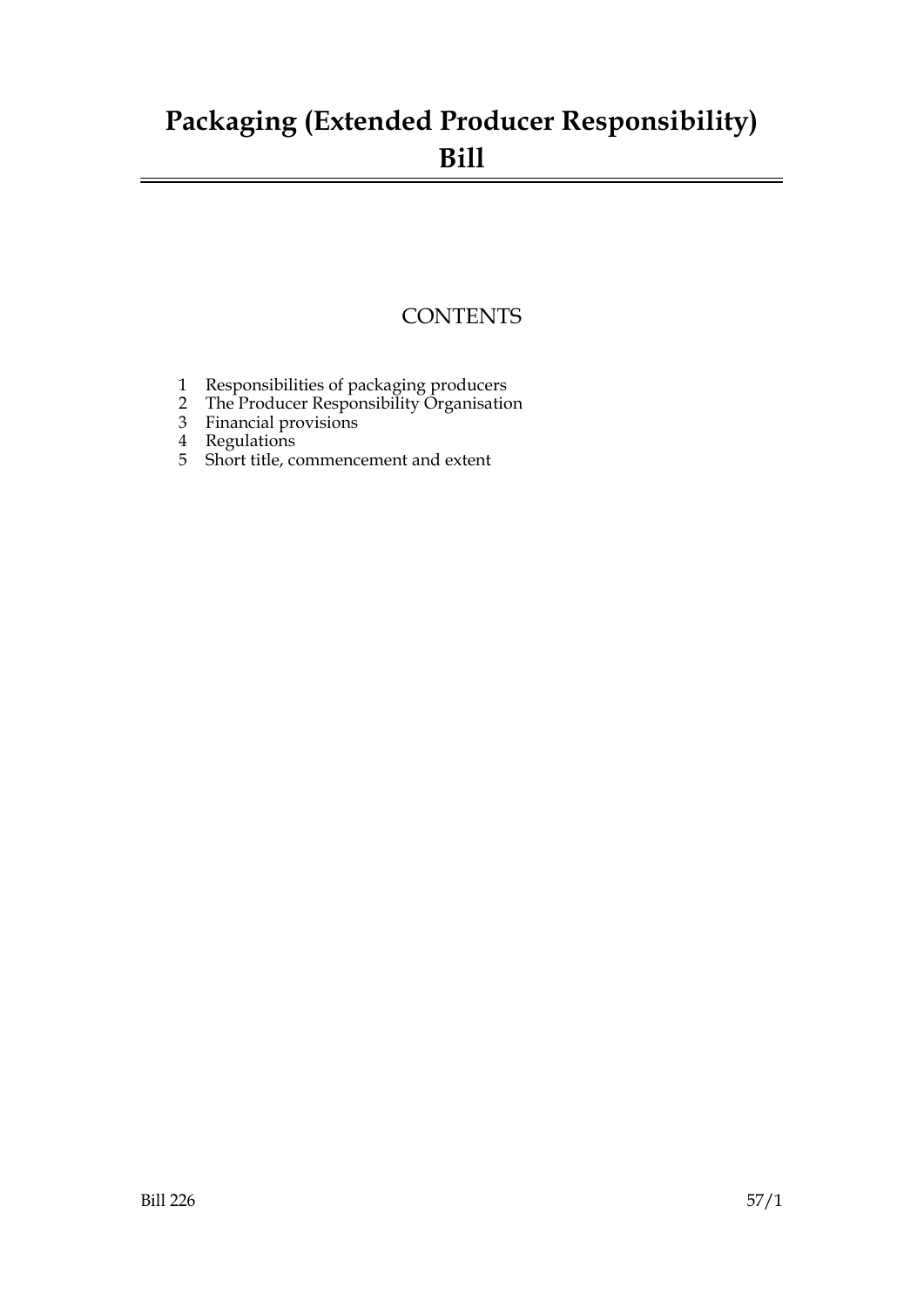## A **BILL** TO

Require producers of packaging products to assume responsibility for the collection, transportation, recycling, disposal, treatment and recovery of those products; and for connected purposes.

E IT ENACTED by the Queen's most Excellent Majesty, by and with the advice and consent of the Lords Spiritual and Temporal, and Commons, in this present Parliament assembled, and by the authority of the same, as follows: - $\mathbf{B}_{\text{e}$ 

#### **1 Responsibilities of packaging producers**

- (1) The Secretary of State must make regulations under section 93 of the Environment Act 1995 (producer responsibility: general) to require packaging producers to assume responsibility for the exercise and costs of the activities in subsection (2) (and subsection (3) of that section shall not apply to regulations made in pursuance of that duty).
- (2) The activities are—
	- (a) collection;
	- (b) transportation;
	- (c) recycling;
	- (d) disposal;
	- (e) treatment; and
	- (f) recovery

of packaging produced by the liable producer of packaging.

(3) For the purposes of this Act, a "packaging producer" is a person who $-$ 

- (a) produces and sells packaging that is used as packaging for other goods or material at the time of its sale, or
- (b) sells packaging that is not used as packaging for other goods or material at the time of its sale.
- (4) Regulations under section 93 of the Environment Act 1995 in pursuance of the duty under subsection (1) must be laid before Parliament within six months of this section coming into force. *20*

*5*

*10*

*15*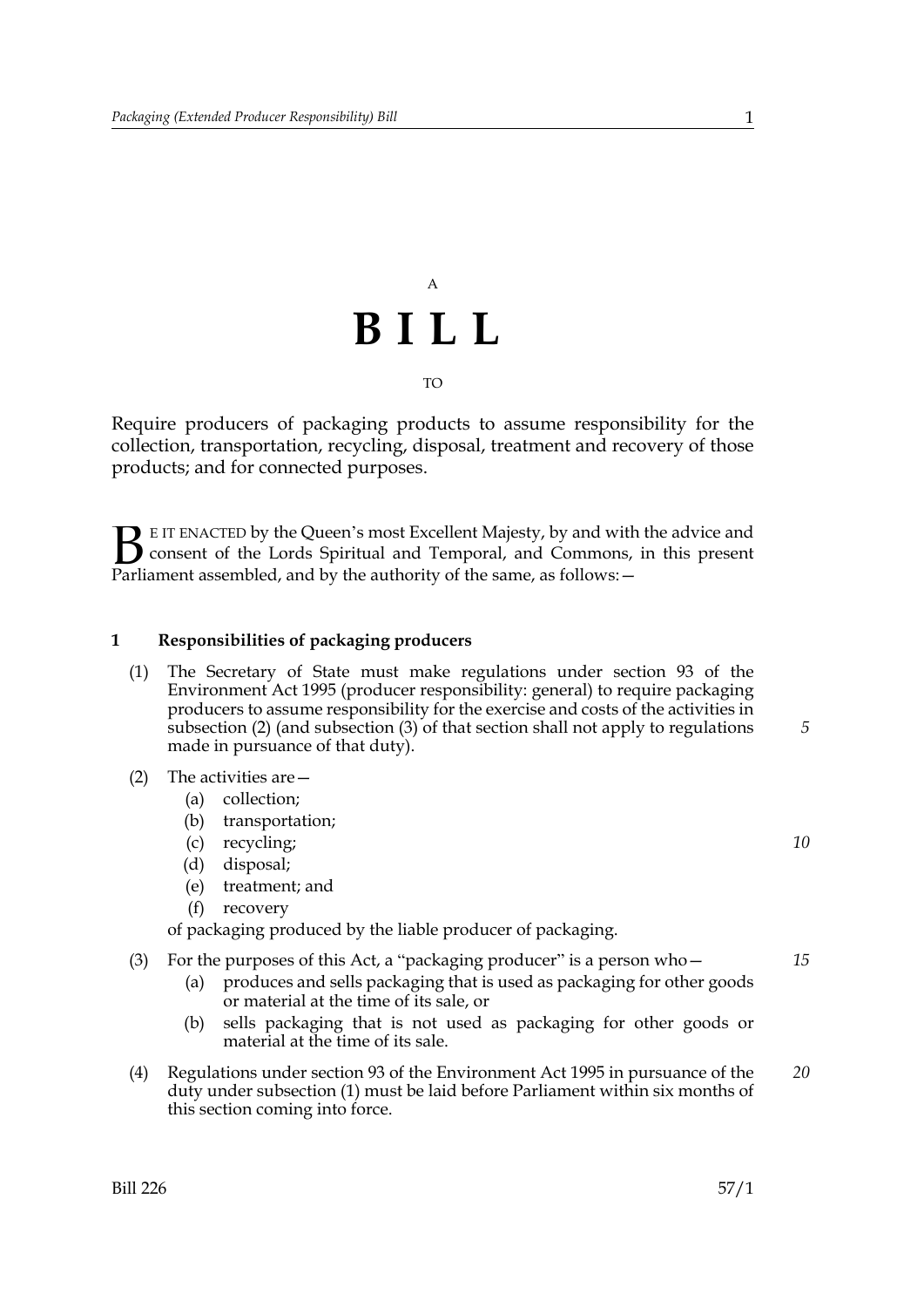#### **2 The Producer Responsibility Organisation**

- (1) The Secretary of State must by regulations make provision for the creation of a single body to—
	- (a) oversee the compliance of all packaging producers with the responsibilities in section 1;
	- (b) report on that compliance;
	- (c) issue certificates of producer responsibility to packaging producers that have met specified requirements.
- (2) That body shall be known as the Producer Responsibility Organisation ("PRO").
- (3) The "specified requirements" in subsection (1)(c) may include meeting conditions relating to—
	- (a) fulfilment of responsibilities under section 1;
	- (b) the design of packaging products including their recyclability and the materials used in the production of those products;
	- (c) the labelling of packaging products;
	- (d) participating in a scheme relating to the activities in section 1(2), such as a deposit return scheme for plastic bottles, as provided for in regulations;
	- (e) participating in public education and information programmes relating to the activities in section 1(2). *20*
- (4) The Secretary of State may by regulations make provision for a scheme for a packaging producer to meet the costs of any of the activities in section 1(2) insofar as those activities have not been carried out by the packaging producer.
- (5) The regulations may make provision for—
	- (a) the calculation of the costs of activities;
	- (b) the pooling and redistribution of payments relating to those costs.

#### **3 Financial provisions**

- (1) *These is to be paid out of money provided by Parliament—*
	- (a) *any expenditure incurred under or by virtue of this Act by the Secretary of State, or by a government department, and 30*
	- (b) *any increase attributable to this Act in the sums payable under any other Act out of money so provided.*
- (2) *There is to be paid into the Consolidated Fund any sums received by a government department by virtue of this Act.*

#### **4 Regulations**

- (1) A power to make regulations this Act—
	- (a) is exercisable by statutory instrument;
	- (b) includes power to make different provision for different purposes;
	- (c) includes power to make supplementary, incidental, consequential, transitional, transitory and saving provision. *40*
- (2) A statutory instrument containing regulations under this Act (other than section 5) may not be made unless a draft of the instrument has been laid before and approved by a resolution of each House of Parliament.

*25*

*35*

*5*

*10*

*15*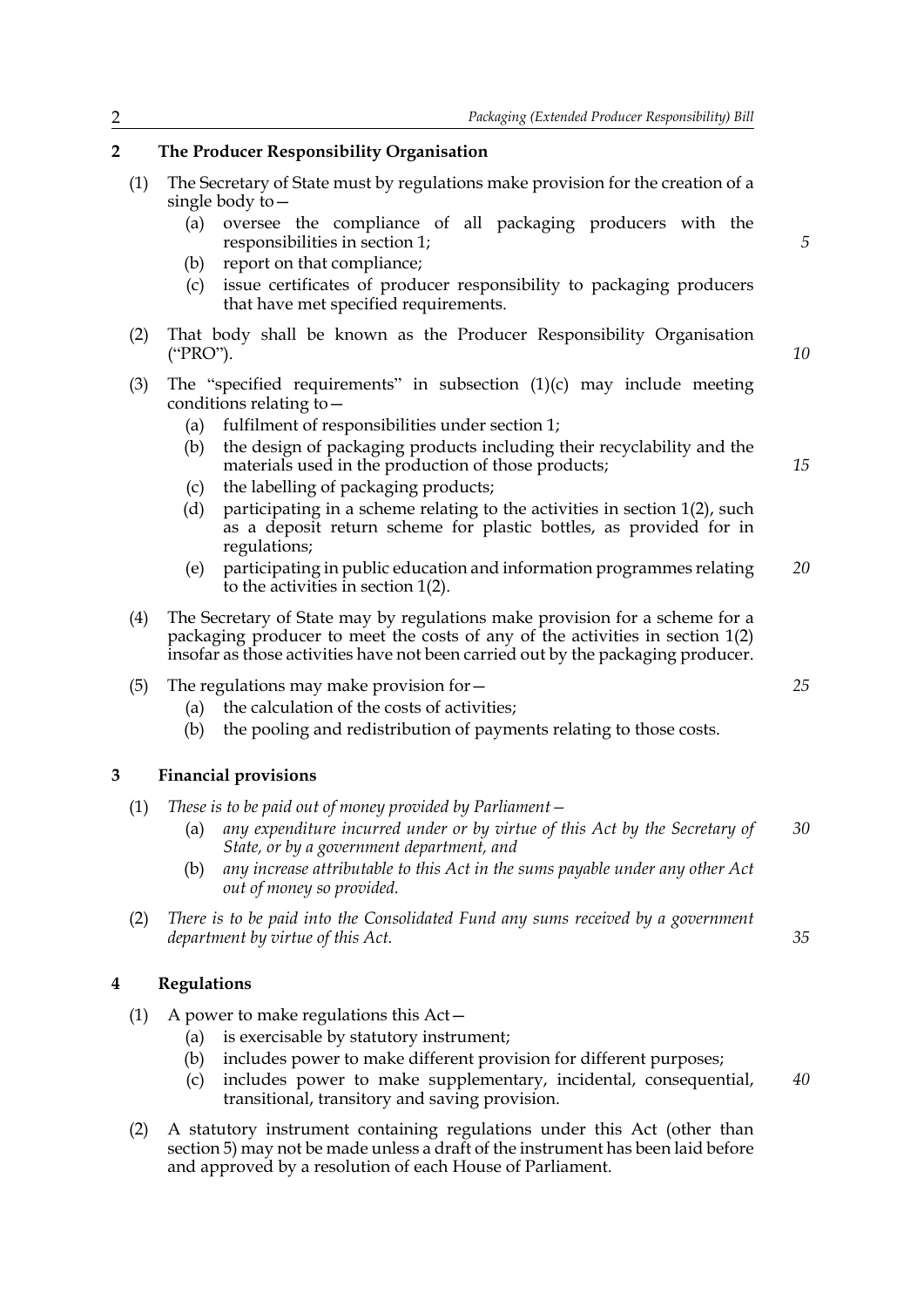### **5 Short title, commencement and extent**

- (1) This Act extends to England and Wales only.
- (2) This section comes into force on the day on which this Act is passed.
- (3) The remaining provisions of this Act come into force on such day as the Secretary of State may by regulations appoint.
- (4) This Act may be cited as the Packaging (Extended Producer Responsibility) Act 2018.